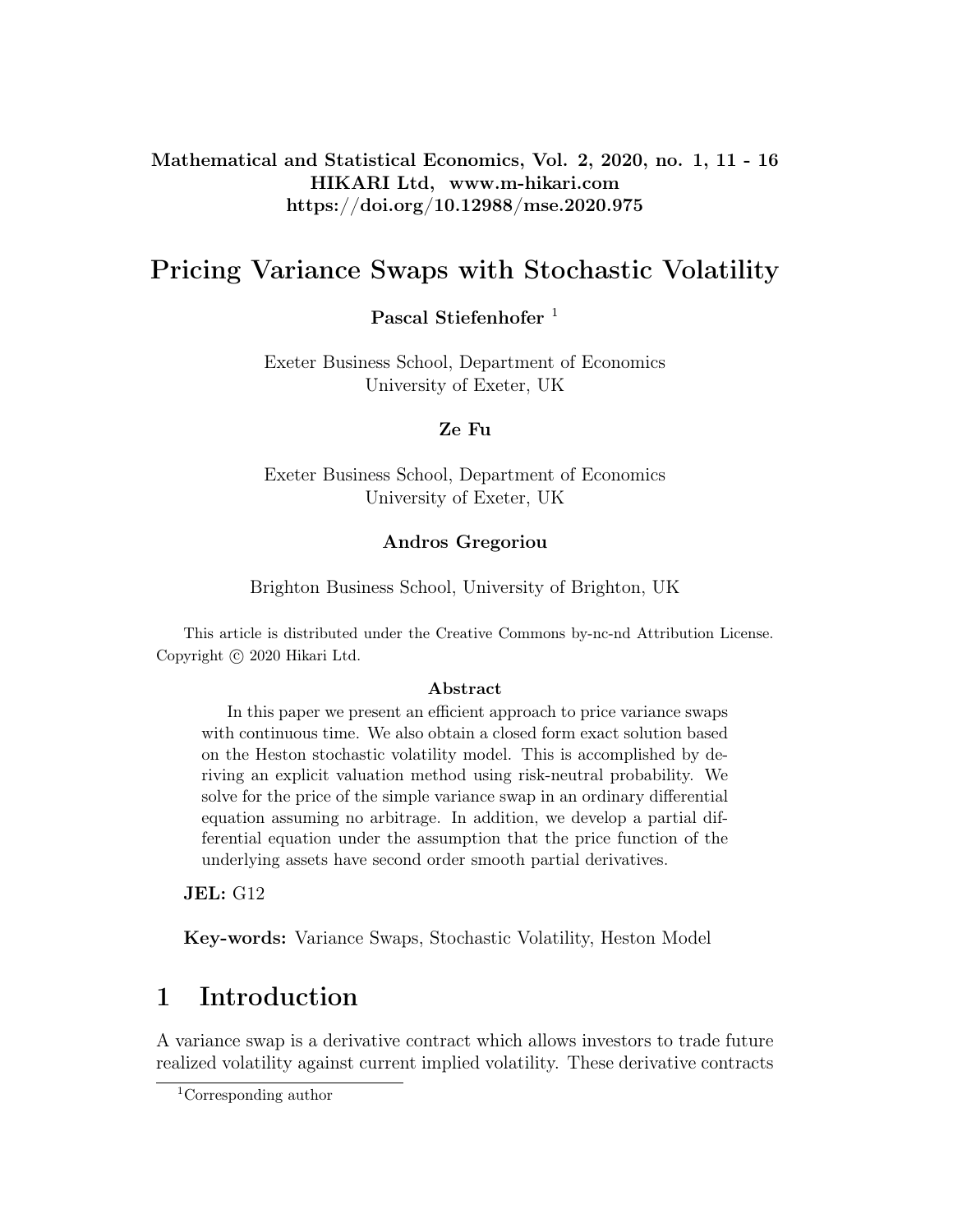are fundamental to the world of finance given that variance of returns are the standard measures of encapsulating risk. The interest from investors, banks, exchanges and regulators with respect to pricing variance swaps has gathered extensive momentum due to events in the last 15 years, including the financial, euro crises and brexit. According to the Black and Scholes model [1], the volatility of a stock is revealed by the market price of an option on the stock. However, the model makes the assumption that volatility is constant, which contradicts the empirical observation that, for a given expiry, the market prices of option contracts at different strikes typically imply different Black-Scholes volatility parameters (see among others, Britten -Jones and Neuberger [3]). Regarding the risk-neutral distribution of the path-dependent realized volatility, researchers are able to extract information from the profile of European option prices at a given expiry.

Prior research has priced variance swaps with stochastic volatility in discrete time. Zhu and Lian [8] find a closed form solution based on the Heston [6] two factor stochastic volatility model. Zhu and Lian [9] introduce stochastic volatility through simultaneous jumps in both the asset price and volatility processes, and Cui et al [5] allow changes in volatility via regime switching. Clearly, pricing variance swaps with stochastic volatility in discrete time has improved the accuracy since the Black and Scholes constant volatility model. However, given that volatility is constantly changing in financial markets on an intraday basis, the pricing of variance swaps can be enhanced if we are able to have a pricing model with stochastic volatility in continuous time. Such models are also found in Brockhaus and Long [2], Carr et al. [4], and Swishchuk [7]).

In this paper, we present an approach to price variance swaps with continuous time. We obtain a closed-form exact solution for the partial differential equation system based on the Heston stochastic volatility model [6]. Under some assumptions including an independence condition, the distribution of realized variance determines the value of a stock option.

The remainder of the paper is organized as follows: The next section introduces the notations used in the pricing. Section 3 prices the variance swaps with stochastic volatility in continuous time. Finally, section 4 concludes by discussing possible shortcomings and avenues for future research.

## 2 Assumptions and Notation

Consider a probability space  $(\Omega, \mathcal{F}, P)$  and a time interval  $t = [0, T]$ , where  $\mathcal{F}_t$ is a filtration. Let the underlying share price  $S$  be a stochastic process adapted to the filtration  $\mathcal{F}_t$ . This means that  $S_t$  can be determined by the information available at time t. The return process  $X_t$  is a function of  $S_t$  and the variation in X is denoted by  $\langle X \rangle$ . This is known as the realized variance of the returns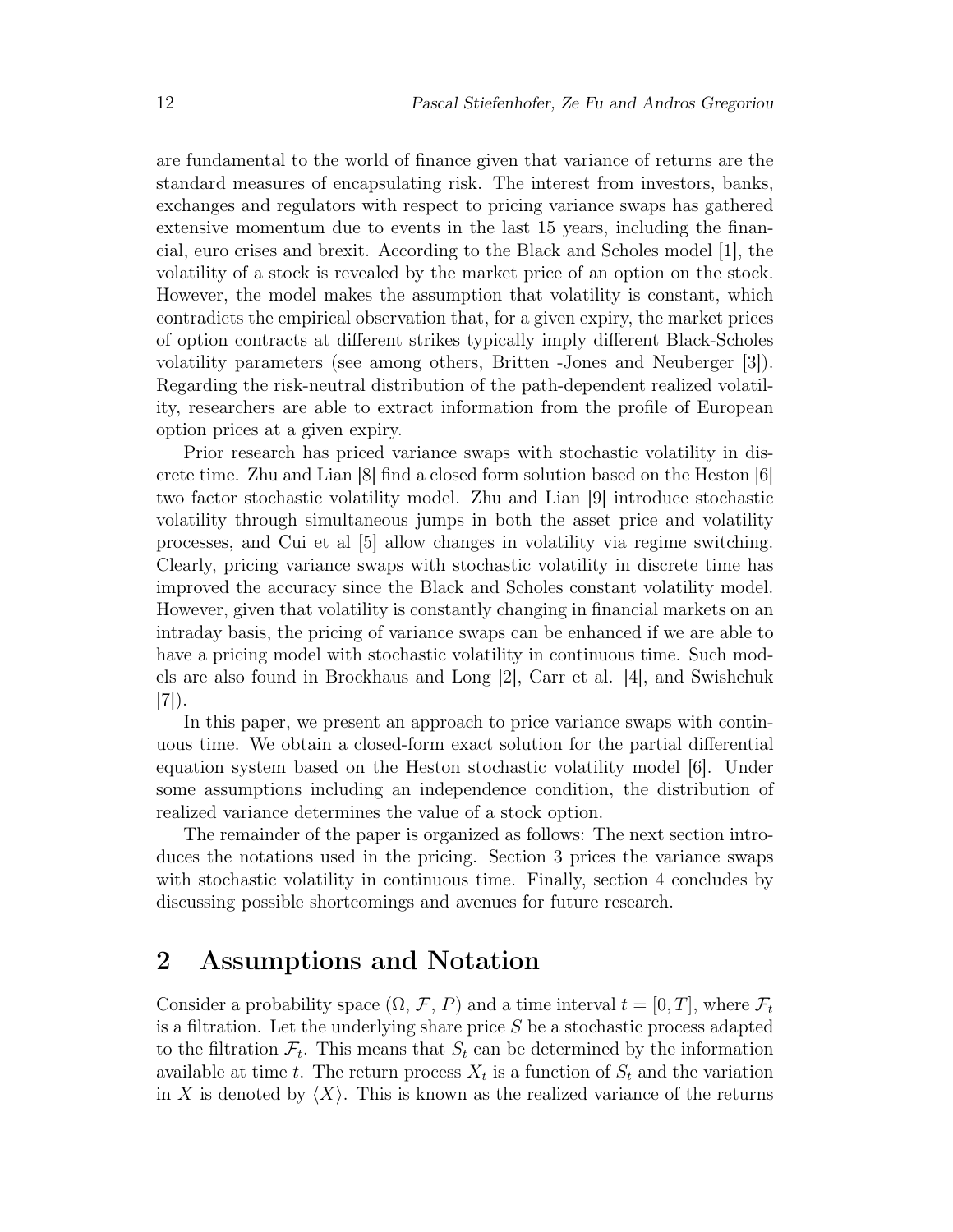on S. We denote by  $B_t$  a Brownian motion, which is the limit, as  $\Delta_t \to 0$ , of a Gaussian discrete-time random walk

$$
B_{t+\Delta_t} = B_t + \epsilon_t \sqrt{\Delta_t},
$$

where  $\epsilon_t$  are i.i.d standard normal distribution,  $\epsilon_t \sim N(0, 1)$ . Let  $T > 0$  be an arbitrary time horizon. We introduce the following assumptions.

- (1) Constant real interest rate r.
- (2) Arbitrage-free markets.
- $(3)$  The underlying share price S satisfies

$$
\frac{dS_t}{S_t} = rdt + \sigma_t dB_t, \quad S_t > 0,
$$

where  $B_t$  is a Brownian motion with standard deviation  $\sigma_t$ . (4) The variance of the share price  $\sigma_t^2$  satisfies

$$
d\sigma_t^2 = \kappa(\bar{\sigma}^2 - \sigma^2)dt + \gamma \rho \sigma_t dB_t + \gamma \sqrt{1 - \rho^2} \sigma_t dB_t^{\sigma}.
$$

(5) Let

$$
\int_t^T \sigma_\tau^2 d\tau \quad \text{be finite.}
$$

(6) Let  $B_t$  and  $B_t^{\sigma}$  be independent processes such that

$$
dB_tdB^\sigma_t=0.
$$

We now derive the pricing formulae.

### 3 Efficient Pricing

By the no-arbitrage assumption (2), we know on a filtered probability space  $(\Omega, \mathcal{F}, P)$ , there exists an equivalent probability measure Q such that  $\forall t \leq T$ , a derivative paying at time T,  $S_T$  has time-t price equal to  $\mathbb{E}^Q_t S_T$ , where  $\mathbb{E}_{t}^{Q}$  denotes the  $\mathcal{F}_{t}$ -conditional Q-expectation. We emphasize that we will not derive formulae under the actual physical probability measure  $P$ . In our model, all expectations are with respect to the risk-neutral measure  $Q$ . Let h be the value of the variance swaps and  $q$  be the price of the variance swaps. Because of the absence of arbitrage, the price of the swap must make the payment of variance equal to the price of the contract with probability 1 under the physical probability measure  $P$ . Since  $P$  and  $Q$  are all probability measures, they must agree on all events of probability 1. Thus, the pricing problem must satisfy

$$
\mathbb{E}^Q h(\langle X \rangle_T) = \mathbb{E}^Q g(S_T).
$$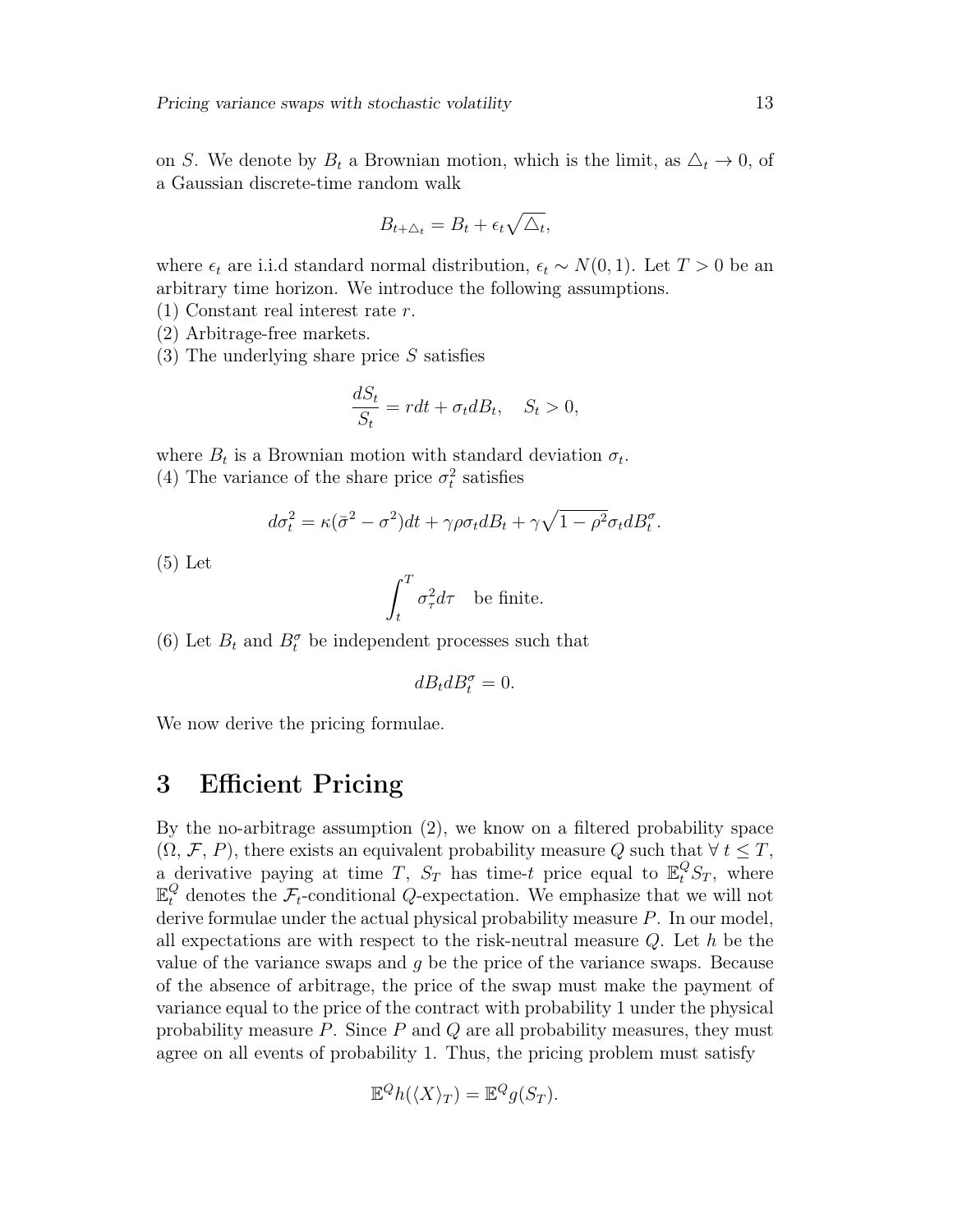Let's consider a variance swap paying a dollar amount

$$
h(\langle X \rangle_T) = \int_t^T \sigma_\tau^2 d\tau,
$$
  

$$
g(S_T) = K_t^2.
$$

The payment at time T is hence

$$
\int_t^T \sigma_\tau^2 d\tau - K_t^2.
$$

We will derive the the strike price of the swap, where  $K_t$  is the price that makes the market value of the swap at time  $t$  is zero.

The strike price of the swap must be such that

$$
K_t^2 = \mathbb{E}_t^Q \int_t^T \sigma_\tau^2 d\tau,
$$

where  $E_t^Q$  denotes the expectation under the risk-neutral measure. To compute the strike price, we integrate the variance of the swap.

$$
\sigma_{\tau}^{2} = \sigma_{t}^{2} - \int_{t}^{T} \kappa (\sigma_{s}^{2} - \bar{\sigma}^{2}) ds + \gamma \rho \int_{t}^{T} \sigma_{s} dB_{s} + \gamma \sqrt{1 - \rho^{2}} \int_{t}^{T} \sigma_{s} dB_{s}^{\sigma}.
$$

The expectation satisfies

$$
\mathbb{E}_t^Q[\sigma_\tau^2] = \sigma_t^2 - \mathbb{E}_t^Q \int_t^T \kappa(\sigma_s^2 - \bar{\sigma}^2) ds = \sigma_t^2 - \int_t^T \kappa(\mathbb{E}_t^Q(\sigma_\tau^2 - \bar{\sigma}^2)) dt,
$$

where we have used the fact that

$$
\mathbb{E}_t^Q \int_t^T \sigma_s dB_s = 0,
$$
  

$$
\mathbb{E}_t^Q \int_t^T \sigma_s dB_s^{\sigma} = 0.
$$

Denote  $\mathbb{E}_t^Q$  $t^Q_t[\sigma^2_{\tau}]$  as  $y_{\tau}$ ,  $\tau \geq t$ , then we obtain the ODE

$$
y'_{\tau} = -\kappa (y_{\tau} - \bar{\sigma}^2),
$$
  
\n
$$
y_t = \sigma_t^2.
$$
\n(1)

Solving the ODE in equation (1) yields

$$
E_t^Q[\sigma_\tau^2] = \bar{\sigma}^2 + e^{-\kappa(\tau - t)}(\sigma^2 - \bar{\sigma}^2)
$$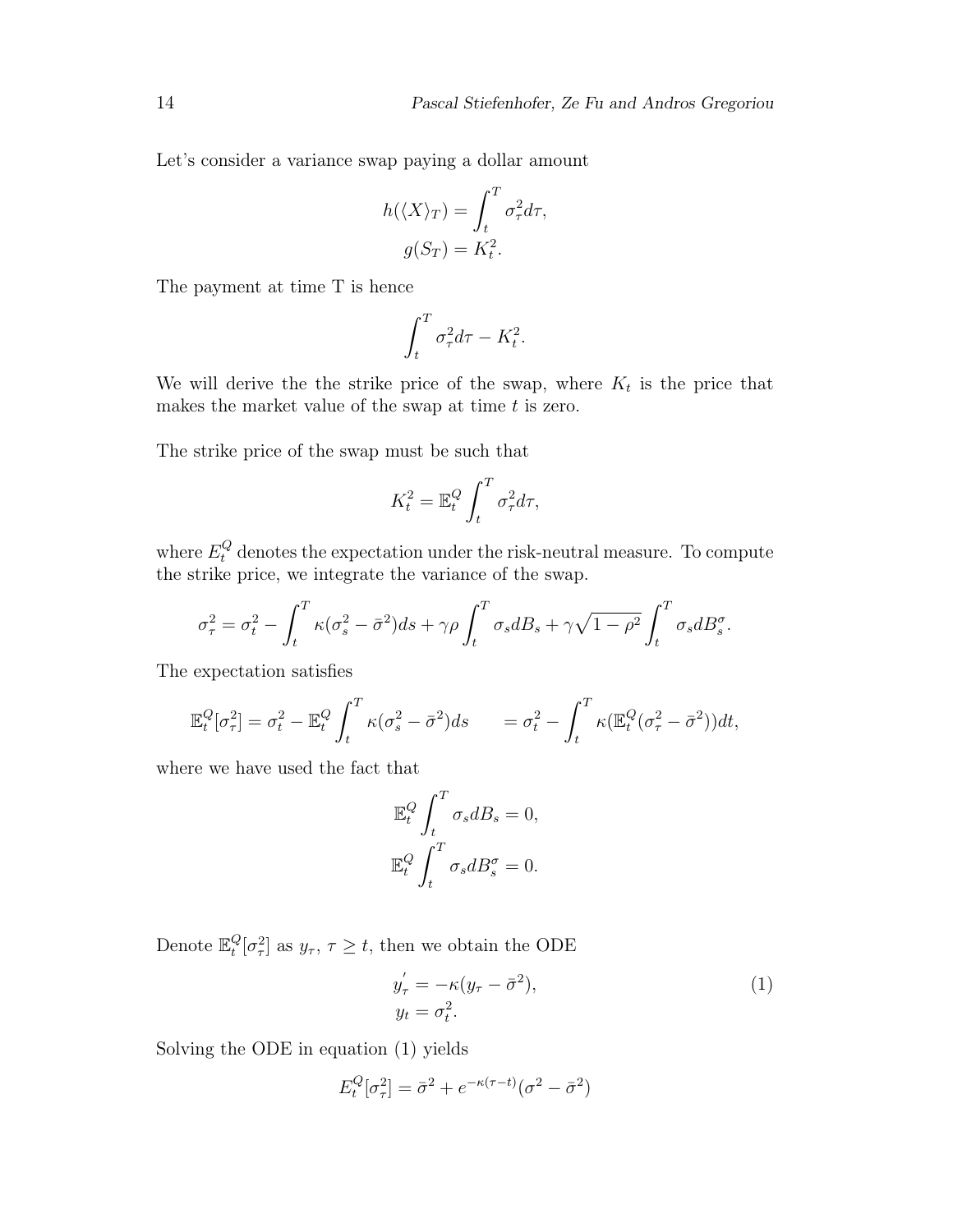from which we obtain the strike price

$$
K_t^2 = E_t^Q \int_t^T \sigma_\tau^2 = \bar{\sigma}^2 (T - t) + \frac{1}{\kappa} (\sigma_t^2 - \bar{\sigma}^2)(1 - e^{-\kappa(\tau - t)}).
$$
 (2)

In a more general situation, we have a security that pays  $g(S_T)$  at time T, where g is a sufficiently smooth function of  $S_T$ . We now derive the pricing partial differential equation (PDE).

Let  $f(t, S_t, \sigma_t^2)$  be the price of the security with well-defined and continuous first and second order partial derivatives. Under Q the expected return on any asset equals the risk-free rate. Hence,

$$
\mathbb{E}_{t}^{Q}\left[\frac{df(t, S_{t}, \sigma_{t}^{2})}{f(t, S_{t}, \sigma_{t}^{2})}\right] = rdt
$$

By Ito's lemma, the drift under Q is

$$
E_t^Q \left[ df \left( t, S_t, \sigma_t^2 \right) \right] = \left( f_t' + r S_t f_s' + \left[ \kappa \left( \bar{\sigma}^2 - \sigma_t^2 \right) \right] f_{\sigma^2}' + \\ + \frac{1}{2} \sigma_t^2 S_t^2 f_{SS}'' + \frac{1}{2} \gamma^2 \sigma_t^2 f_{\sigma^2 \sigma^2}'' + \rho \gamma \sigma_t^2 S_t f_{S \sigma^2}'' \right) dt
$$

Thus, the PDE is

$$
-rf(t, S_t, \sigma_t^2) + E_t^Q \left[ df(t, S_t, \sigma_t^2) \right] = 0 \tag{3}
$$

with boundary condition

$$
f(T, S_T, \sigma_T^2) = g(S_T). \tag{4}
$$

## 4 Conclusion

In this paper, we contribute to the variance swap literature by deriving an explicit valuation method using risk-neutral probability. Under the absence of arbitrage assumption, we solve for the price of the simple variance swap in an ordinary differential equation. Moreover, we derive a more general pricing partial differential equation under the assumption that the price function of the underlying assets have second order smooth partial derivatives.

The development of a variance swap pricing model with stochastic volatility will produce better empirical results, given that stock volatility varies continuously through time. Our findings, will stimulate interesting avenues for further research. These could include extending the dynamics and risks of the underlying asset.